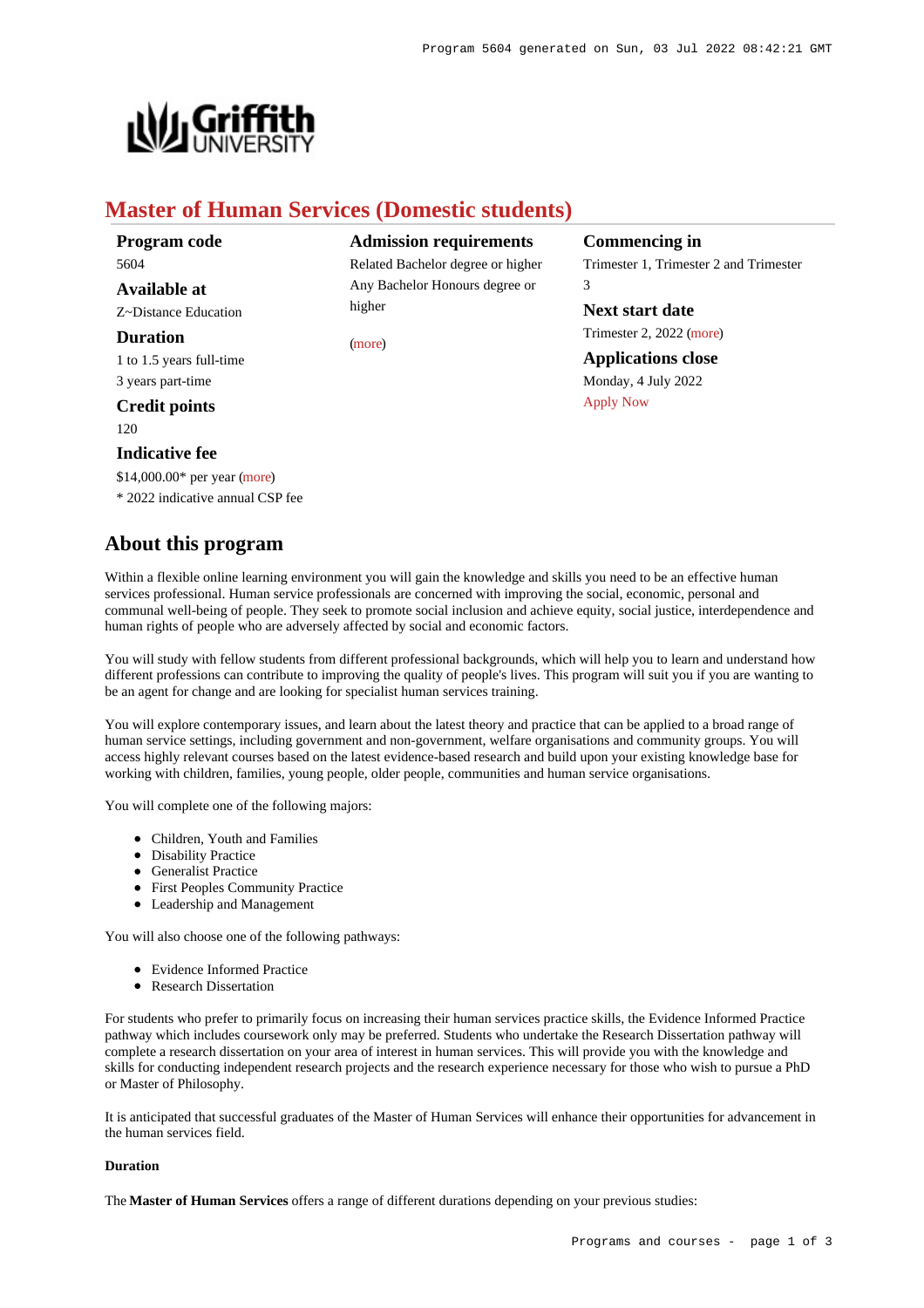| If you have:                                                                                                                                                                                                                               | You may be eligible to complete this program in:                              |  |
|--------------------------------------------------------------------------------------------------------------------------------------------------------------------------------------------------------------------------------------------|-------------------------------------------------------------------------------|--|
| Bachelor (or higher), non-related or cognate<br>discipline                                                                                                                                                                                 | 1.5 years full-time or part-time equivalent                                   |  |
| Graduate Certificate in Human Services<br><b>OR</b><br>Graduate Certificate in Disability Inclusion<br><b>OR</b><br>Graduate Certificate in Disability Studies<br><b>OR</b><br>Graduate Certificate in First Peoples Community<br>Practice | 1 year full-time or part-time equivalent (with 40 credit<br>points of credit) |  |

| Code | <b>Program title</b>                                 | <b>Campus</b>                       | <b>Intake</b>                                      |
|------|------------------------------------------------------|-------------------------------------|----------------------------------------------------|
| 3272 | Graduate Certificate in Human<br><b>Services</b>     | Online                              | Trimester 1, Trimester 2 and<br>Trimester 3        |
| 3370 | Graduate Certificate in Disability<br><b>Studies</b> | Online                              | Trimester 1, Trimester 2 and<br>Trimester 3        |
| 5604 | <b>Master of Human Services (this</b><br>program)    | <b>Distance</b><br><b>Education</b> | Trimester 1, Trimester 2 and<br><b>Trimester 3</b> |
| 4206 | <b>Graduate Diploma of Human Services</b>            | Distance<br>Education               | Exit point only                                    |

Note 1: The Graduate Certificate in Disability Studies (3370) will be available to commencing students from 2021.

Note 2: Progression through this program suite is dependent upon satisfying admission requirements.

## [My attendance during the program](https://www148.griffith.edu.au/programs-courses/Program/5604/Overview/Domestic#attendance) **Attendance information**

The Master of Human Services will be offered full-time and part-time via **off-campus mode only**.

### **Student Income Support**

To be classed as a full-time student, you are required to enrol in a minimum number of credit points each standard study period. The minimum credit points for full-time enrolment in this program is 30 credit points.

Trimester 1 and Trimester 2 are deemed standard study periods. As Trimester 3 is a non-standard study period, continuing students moving from one year to the next will not be required to study during this trimester to be eligible for student income support.

Domestic students who commence in Trimester 3 may be eligible for student income support from the onset of study provided they are enrolled full-time in this study period.

Please refer to the [Australian Government website](https://www.humanservices.gov.au/customer/dhs/centrelink) for more details.

# [My career opportunities](https://www148.griffith.edu.au/programs-courses/Program/5604/Overview/Domestic#opportunities)

# **My career opportunities**

This program prepares graduates for practice in a diverse range of human service fields including working with individuals, groups and families, community work, research, planning and policy development.

There are career opportunities for human service professionals in government and non-government settings including NDIS, health, family law, criminal justice and children's services.

# [Placement requirements](https://www148.griffith.edu.au/programs-courses/Program/5604/Overview/Domestic#placement)

### **Professional Practice requirements**

There are placements associated with this program and before undertaking professional experience placements, all students in this program are required to have completed the following by the end of their first trimester of study:

- Vaccinations and Health Tests
- Licenses and Certificates
- Online Training
- Health Placement Requirements

Students should refer to the **checklist of professional practice requirements for their Health discipline** on the [Fit for](https://www.griffith.edu.au/griffith-health/fit-for-professional-practice)